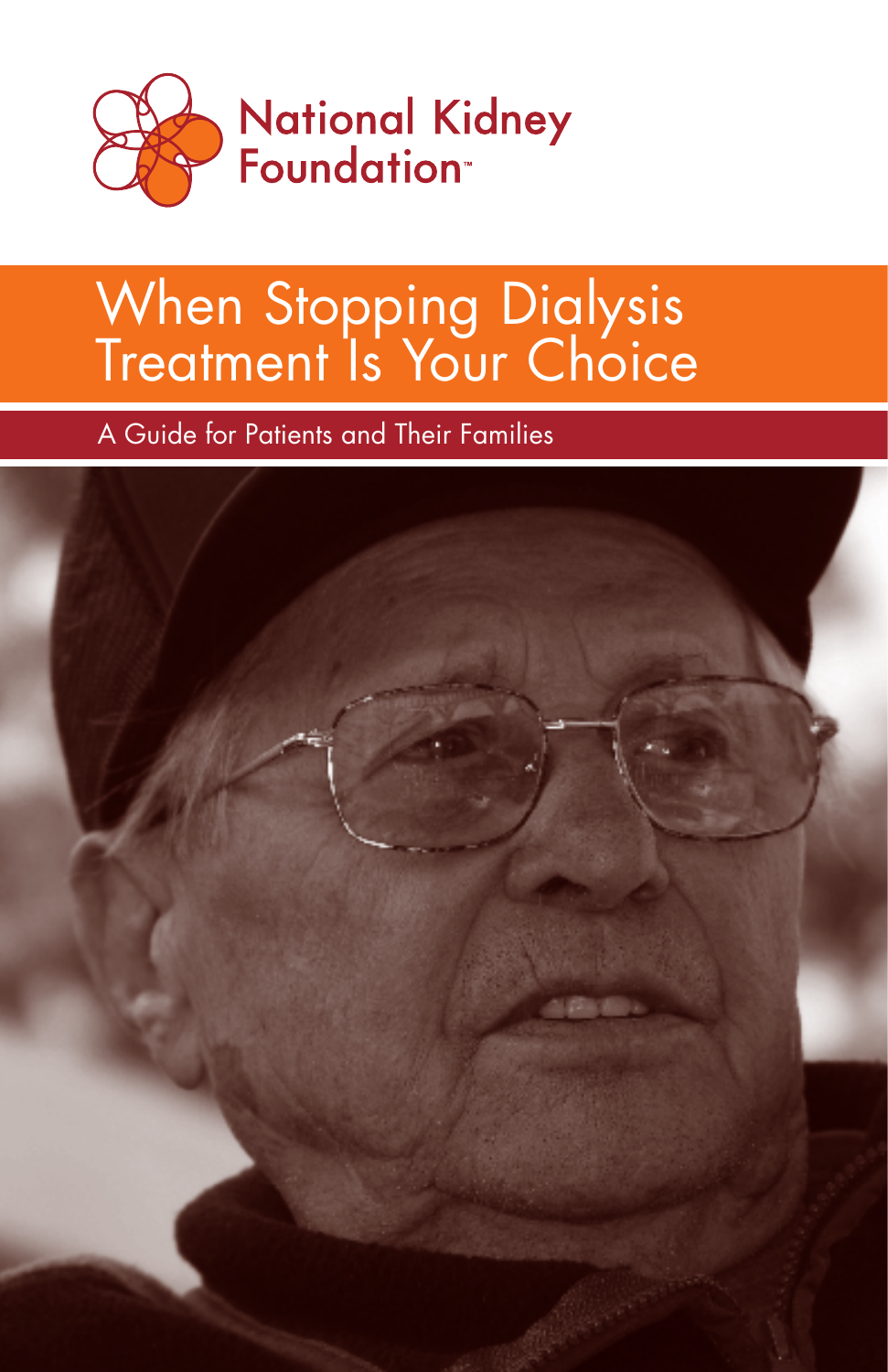## **National Kidney Foundation's Kidney Disease Outcomes Quality Initiative (NKF-KDOQI™)**

The National Kidney Foundation is developing guidelines for clinical care to improve patient outcomes. The information in this booklet is based on the KDOQI™ recommended guidelines for nutrition. All KDOQI™ guidelines provide information and assist your doctor or health care team in making decisions about your treatment. The guidelines are available to doctors and other members of the health care team. If you have any questions about these guidelines, you should speak to your doctor or the health care team at your treatment center.

# **Stages of Chronic Kidney Disease (CKD)**

In February 2002, the National Kidney Foundation published clinical care guidelines for chronic kidney disease. These help your doctor determine your stage of kidney disease based on the presence of kidney damage and your glomerular filtration rate, which is a measure of your level of kidney function. Your treatment is based on your stage of kidney disease. (See the table below.) Speak to your doctor if you have any questions about your stage of kidney disease or your treatment.

| <b>Stages of Kidney Disease</b> |                                                               |                                          |  |  |  |  |
|---------------------------------|---------------------------------------------------------------|------------------------------------------|--|--|--|--|
| Stage                           | <b>Description</b>                                            | <b>Glomerular Filtration Rate (GFR)*</b> |  |  |  |  |
|                                 | Kidney damage (e.g., protein<br>in the urine) with normal GFR | 90 or above                              |  |  |  |  |
| 2                               | Kidney damage with mild<br>decrease in GFR                    | 60 to 89                                 |  |  |  |  |
| 3                               | Moderate decrease in GFR                                      | 30 to 59                                 |  |  |  |  |
| 4                               | Severe reduction in GFR                                       | 15 to 29                                 |  |  |  |  |
| 5                               | <b>Kidney failure</b>                                         | Less than 15                             |  |  |  |  |

\*Your GFR number tells your doctor how much kidney function you have. As chronic kidney disease progresses, your GFR number decreases.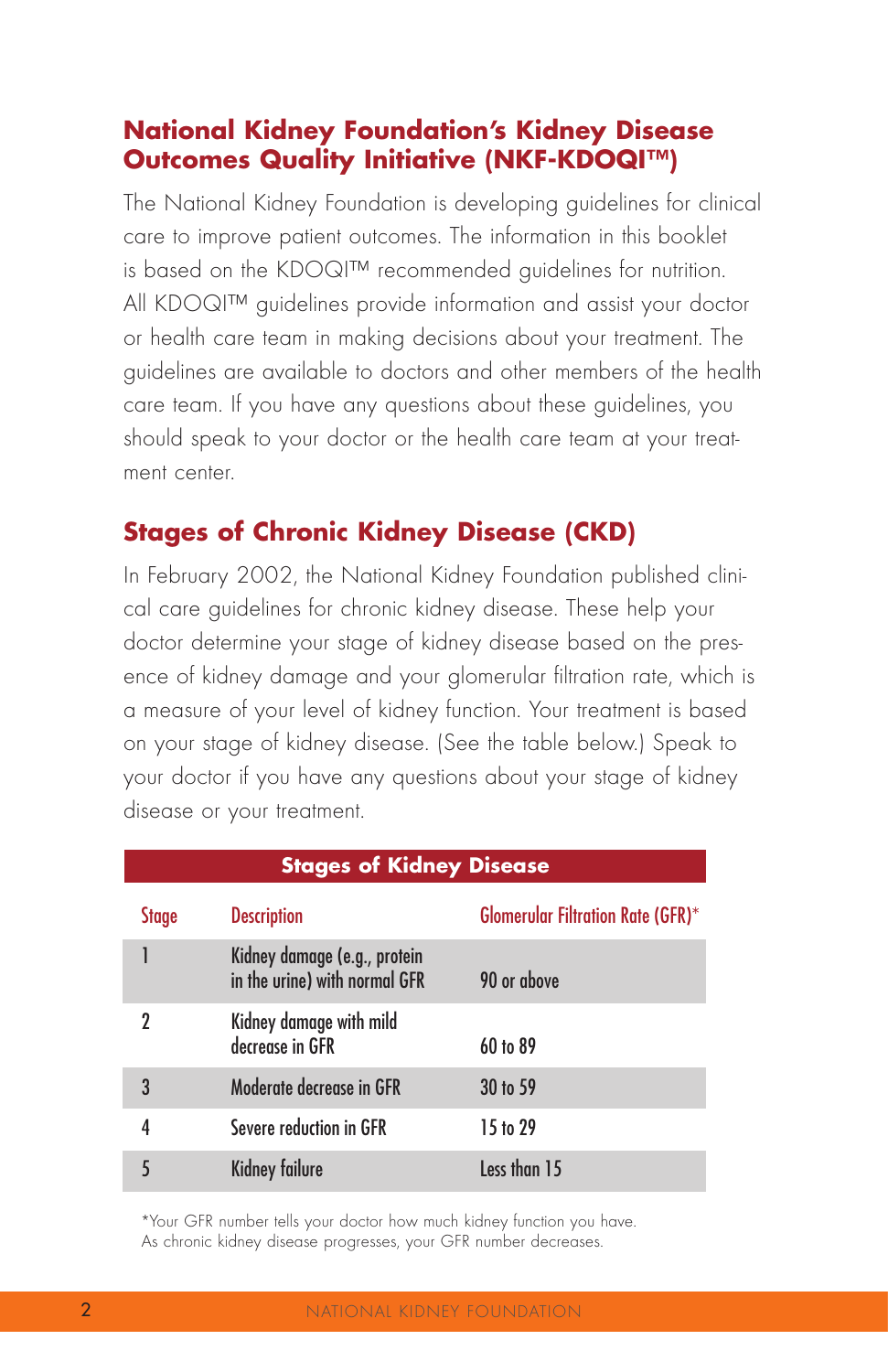# **Contents**

| If I decide to stop dialysis, how will my health care             |
|-------------------------------------------------------------------|
| How do I discuss my decision with my family and friends?  5       |
| Can any changes be made in my treatment that might                |
| Will I be asked to speak to a mental health professional? 5       |
|                                                                   |
|                                                                   |
|                                                                   |
|                                                                   |
|                                                                   |
|                                                                   |
|                                                                   |
| If I choose to die at home, can I get a home health care          |
| Will I still be covered by Medicare and/or my private             |
|                                                                   |
| Can I name someone to make decisions for me if I am               |
| Is there anything else I should know about stopping dialysis?  10 |
|                                                                   |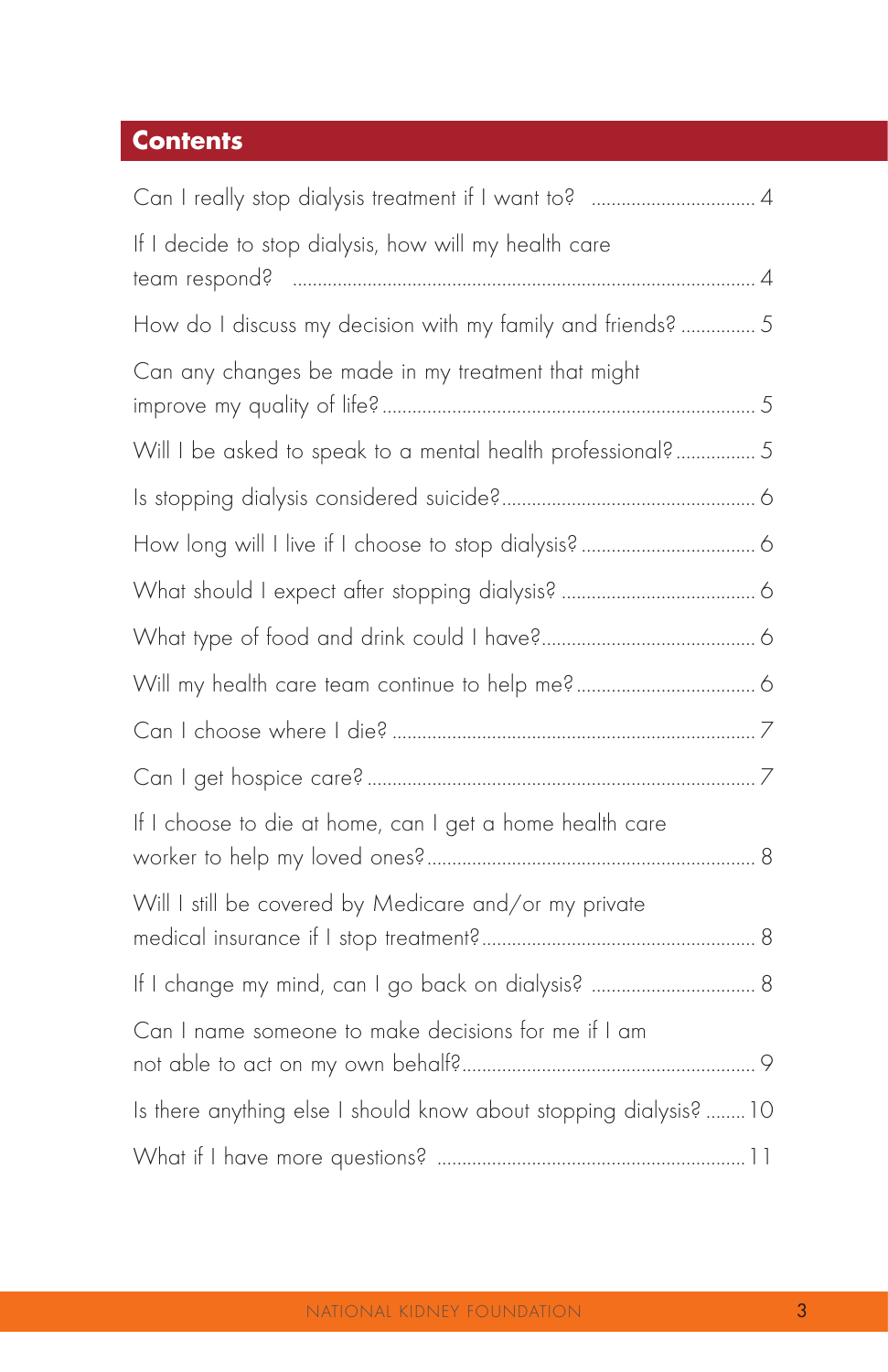

There may come a time when you feel you want to discontinue dialysis treatment. You may feel that dialysis is no longer maintaining or improving your quality of life. If this occurs, it is important to know that you have the right to make the decision to stop dialysis. However, before making this decision, it is important that you discuss it carefully with your loved ones and your health care team. This booklet has been written to answer the questions that are most commonly asked about withdrawing from dialysis. If you still have questions after reading the booklet, you should speak with your doctor and the other members of your health care team.

# **Can I really stop dialysis treatment if I want to?**

Yes. Dialysis patients are allowed to stop their treatment if they so desire. You are encouraged to discuss your reasons for stopping treatment with your doctor, other members of your health care team and your loved ones before making a final decision.

#### **If I decide to stop dialysis, how will my health care team respond?**

The members of your health care team will want to have a clear understanding of why you made this decision (for example worsening health, specific treatment problems, depression) in order for them to determine if there are any improvements that can be made that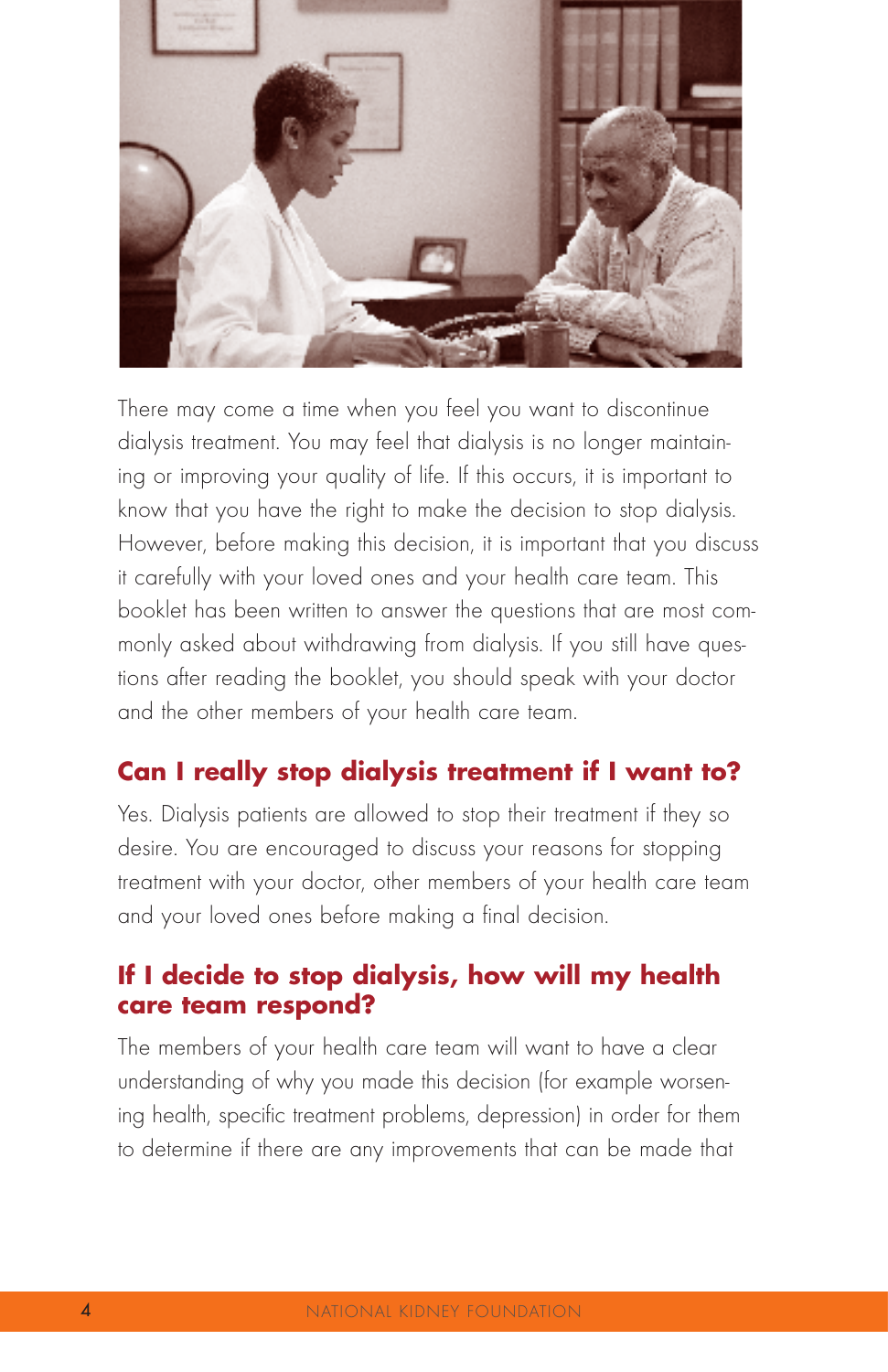could affect your decision. Your doctor, social worker and nurse may all want to speak with you and will encourage you to talk openly about your feelings.

### **How do I discuss my decision with my family and friends?**

Many people find it difficult to talk about stopping treatment and they worry about how others will feel and react. Although you may find it hard at first, the best approach is to discuss your feelings openly with your loved ones. You may wish to have members of your health care team present during this discussion.

#### **Can any changes be made in my treatment that might improve my quality of life?**

If you are thinking about stopping dialysis because of specific issues with your treatment, or due to other medical problems, your doctor might be able to make changes to your treatment or present you with some options, short of ending treatment, that could improve your situation.

### **Will I be asked to speak to a mental health professional?**

If members of your health care team are concerned that your decision to stop dialysis is the result of a condition such as depression, they may ask you to speak with a psychiatrist, social worker or other counseling professional. These conversations will help your health care team to understand why you're making such a decision. It will also help reassure those around you that you fully understand the impact of stopping dialysis.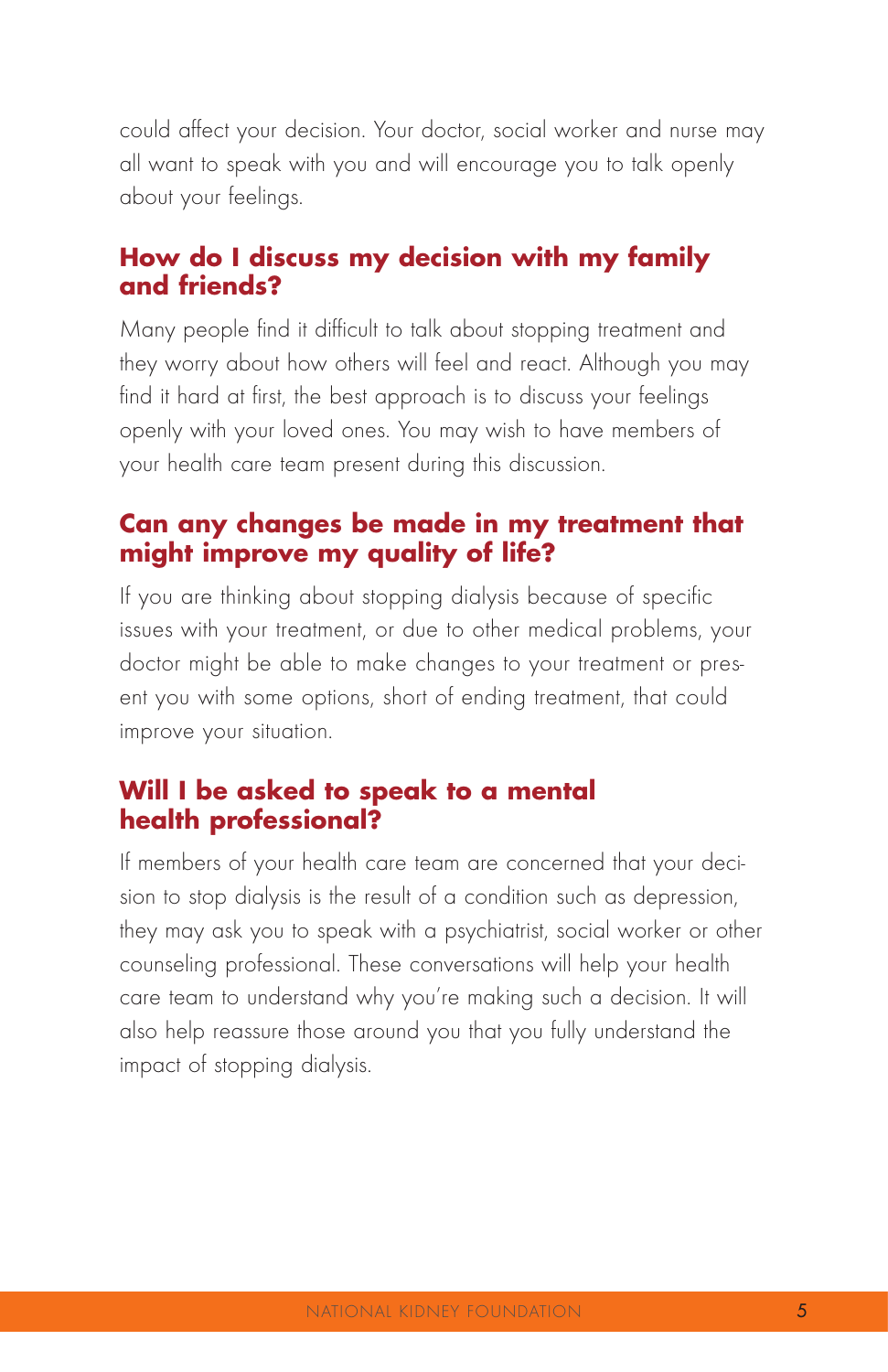## **Is stopping dialysis considered suicide?**

Many religions believe individuals have the right to stop medical treatment, including dialysis, if they feel it is no longer improving the quality of their life. You may wish to speak with your religious adviser if you have concerns about this.

## **How long will I live if I choose to stop dialysis?**

This varies from person to person. People who stop dialysis may live anywhere from one day to several weeks, depending on the amount of kidney function they have left and their overall medical condition.

#### **What should I expect after stopping dialysis?**

Without dialysis treatment, fluid and toxic wastes will build up in your body, making you feel increasingly drowsy. The fluid buildup can make it more difficult for you to breathe, but your doctor can prescribe medicines called diuretics or a treatment called ultrafiltration to remove fluid and make breathing easier for you. Your doctor may also recommend that you limit your intake of salt and fluids to reduce fluid weight gain. Pain medications can be prescribed if you feel any discomfort.

## **What type of food and drink could I have?**

Typically, there is no reason for you to continue to follow your kidney diet if you end dialysis. Limiting your fluid and salt intake can help lessen any discomfort you experience due to shortness of breath. Your doctor and dietitian can answer any specific questions you may have about your diet.

## **Will my health care team continue to help me?**

Absolutely. Your team will remain available to you and your loved ones. Your doctor and primary nurse can advise you about the type of care you might need, and your social worker can help you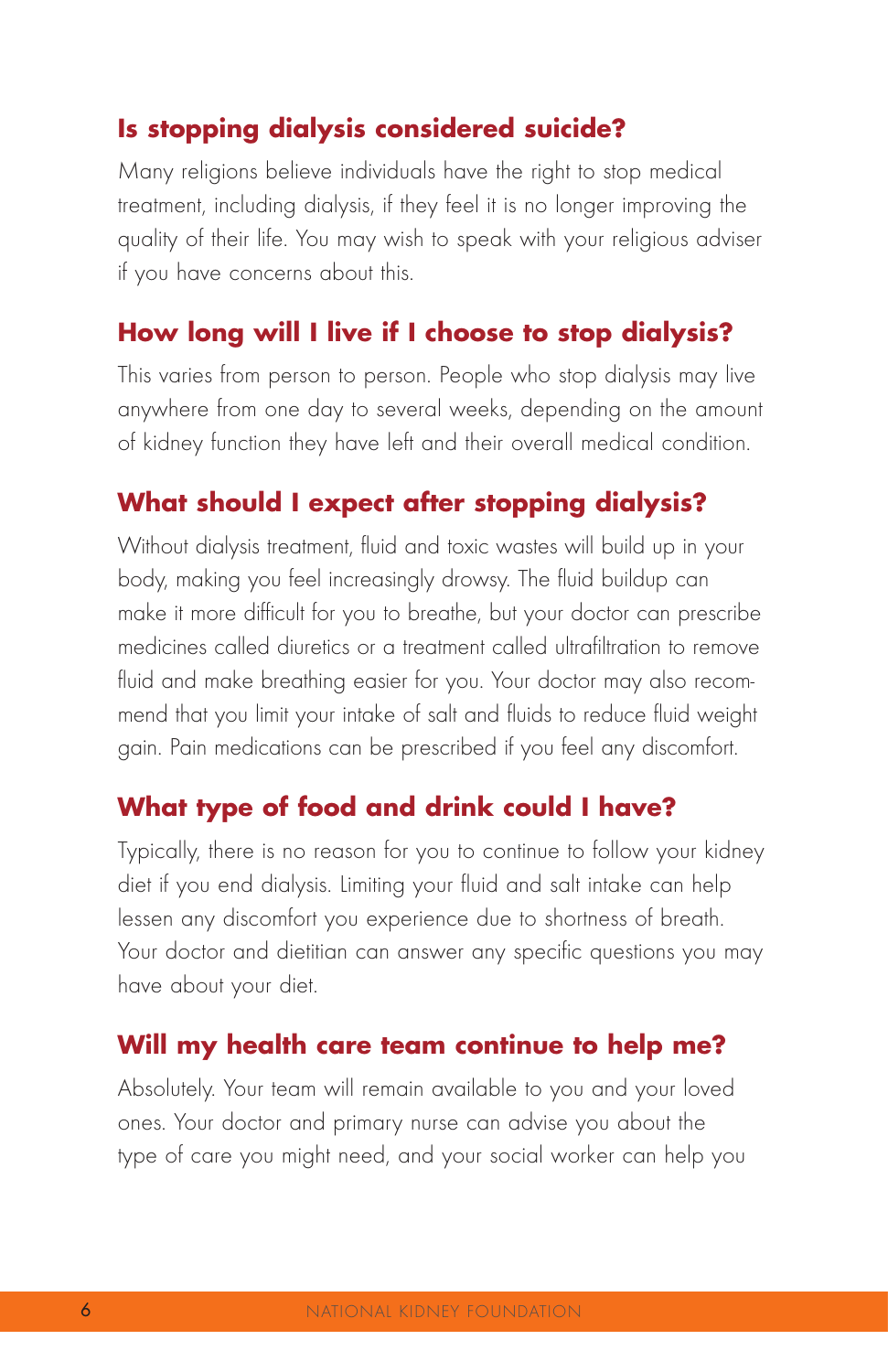

arrange for care, as well as provide emotional support to you and your loved ones. Your team should also be available to talk to you and your loved ones about any other concerns you might have.

#### **Can I choose where I die?**

Your wishes about where you want to die will be honored as much as possible. Many people choose to die at home, in familiar surroundings where they feel more comfortable. If you choose this option, your social worker can assist you and your family in making any special arrangements for your care at home. A nursing home may be another option for some patients. A hospital admission may not be an option. This will depend on the nature of your insurance coverage and your overall medical condition. Your health care team can help you decide if hospitalization is an option for you.

## **Can I get hospice care?**

If you choose to stop dialysis, you are considered to be in a terminal state and you are, therefore, eligible for hospice care. Hospice services may include nursing care, social work and chaplain services. The type of hospice care available may be either a home hospice program or a hospice facility. Your social worker can help you and your loved ones make arrangements for hospice care.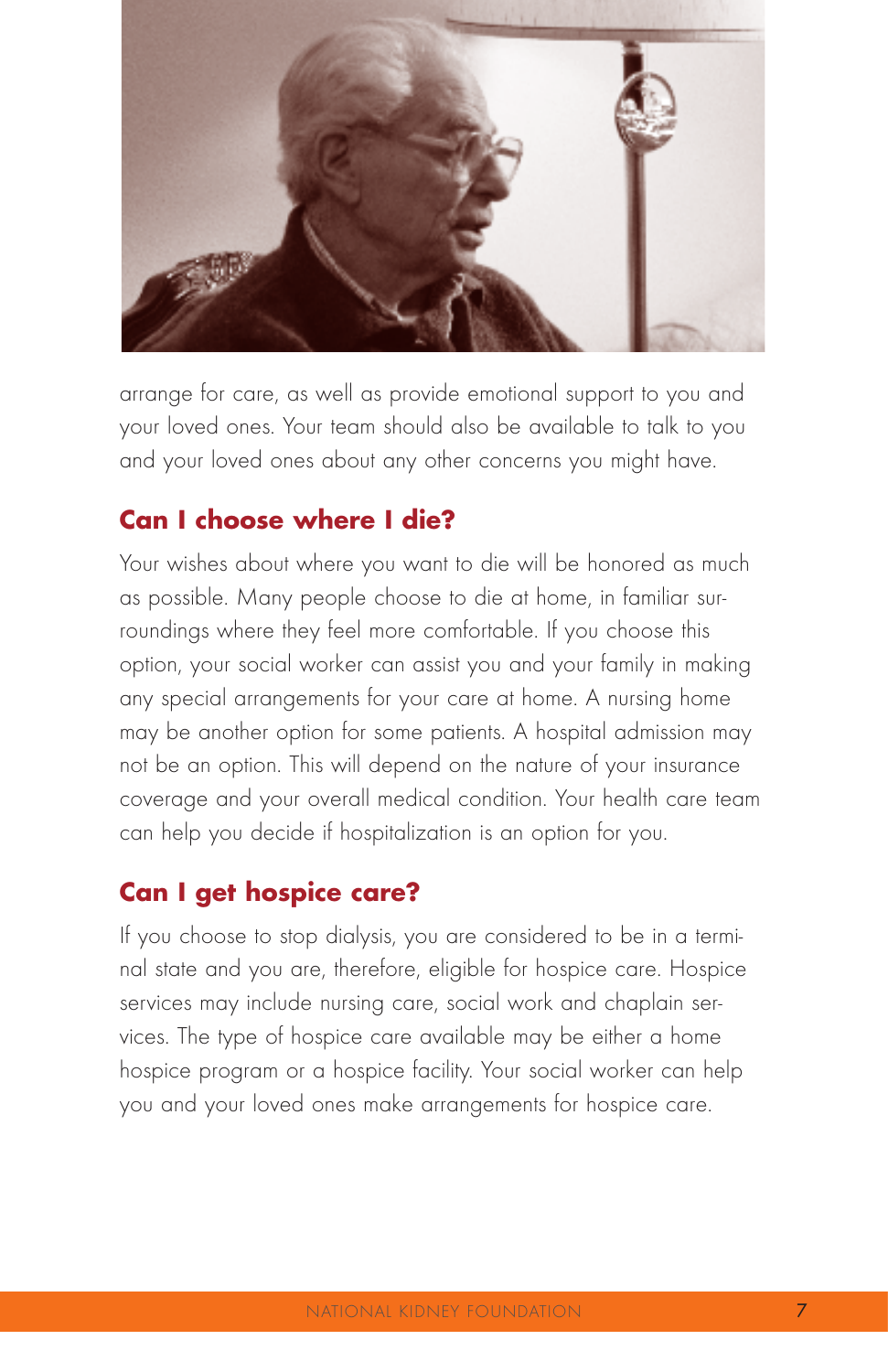

#### **If I choose to die at home, can I get a home health care worker to help my loved ones?**

The types of in-home services that are available to you will depend on your insurance coverage. If you are in a home hospice program, a home health aide may be available to assist. If your insurance does not cover a home health aide, and you and your loved ones wish to pay privately for these services, your social worker can usually assist with the arrangements.

#### **Will I still be covered by Medicare and/or my private medical insurance if I stop treatment?**

Your Medicare coverage will not end, even if you decide to stop dialysis. It is important that you and your family speak with your doctor about the type of care you will need once treatment is stopped. Once this is decided, you can check on whether your insurance will cover this care.

# **If I change my mind, can I go back on dialysis?**

You may go back on dialysis if you change your mind. If you have missed several treatments, you may have some discomfort when you first start dialysis again. You should discuss the possibility of returning to dialysis with your doctor before you make your decision.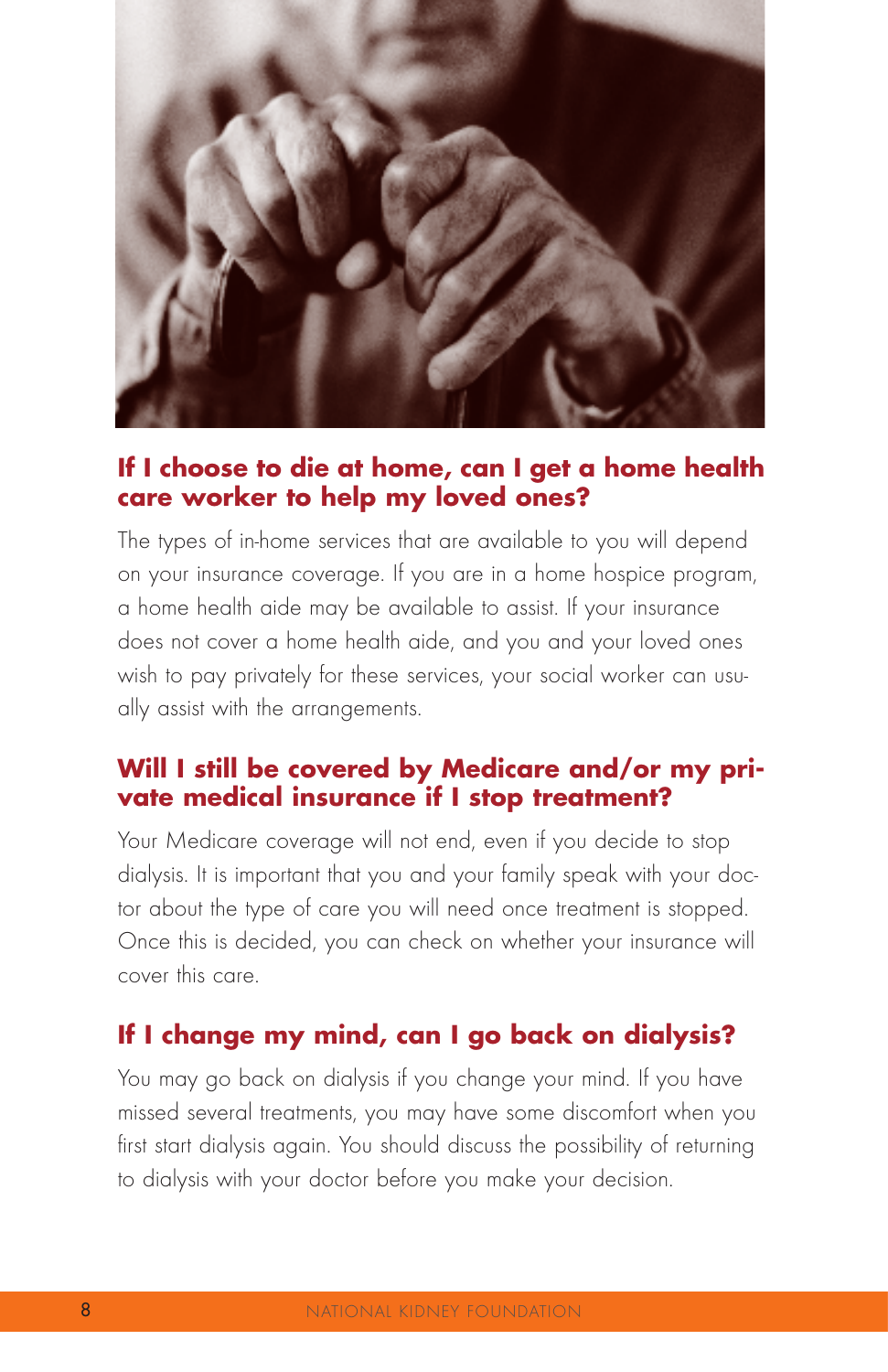#### **Can I name someone to make decisions for me if I am not able to act on my own behalf?**

You can ask someone close to you (a spouse, child, or close friend) to make medical decisions for you—such as stopping dialysis-—in the event that you are no longer able to make these decisions for yourself. This is done by filling out a form called a health care proxy or a durable health care power of attorney. The person you name to make medical decisions for you is called a surrogate. It is important to make sure the person is willing to act on your behalf and that he or she knows your short- and long-term goals, values and what treatments you would or would not want to have if you were not able to speak for yourself. It is helpful if you complete a form called an advance directive or a treatment-specific living will. These are documents that give your surrogate clear directions about your wishes regarding stopping dialysis or other medical treatments. The role and responsibilities of the surrogate, as well as the types of decisions the surrogate may make, vary from state to state. Generally, the surrogate must follow your wishes. For more information about naming a surrogate and about the laws in your state, speak with an attorney or the social worker on your health care team. To obtain copies of the forms used in your state, contact your local or state bar association or The National Hospice and Palliative Care Organization, 1700 Diagonal Road, Ste. 625, Alexandria, VA 22314, 800.658.8898 or 703.837.1500, www.nhpco.org (also see the National Kidney Foundation's booklet Advance Directives: A Guide for Patients and Their Families).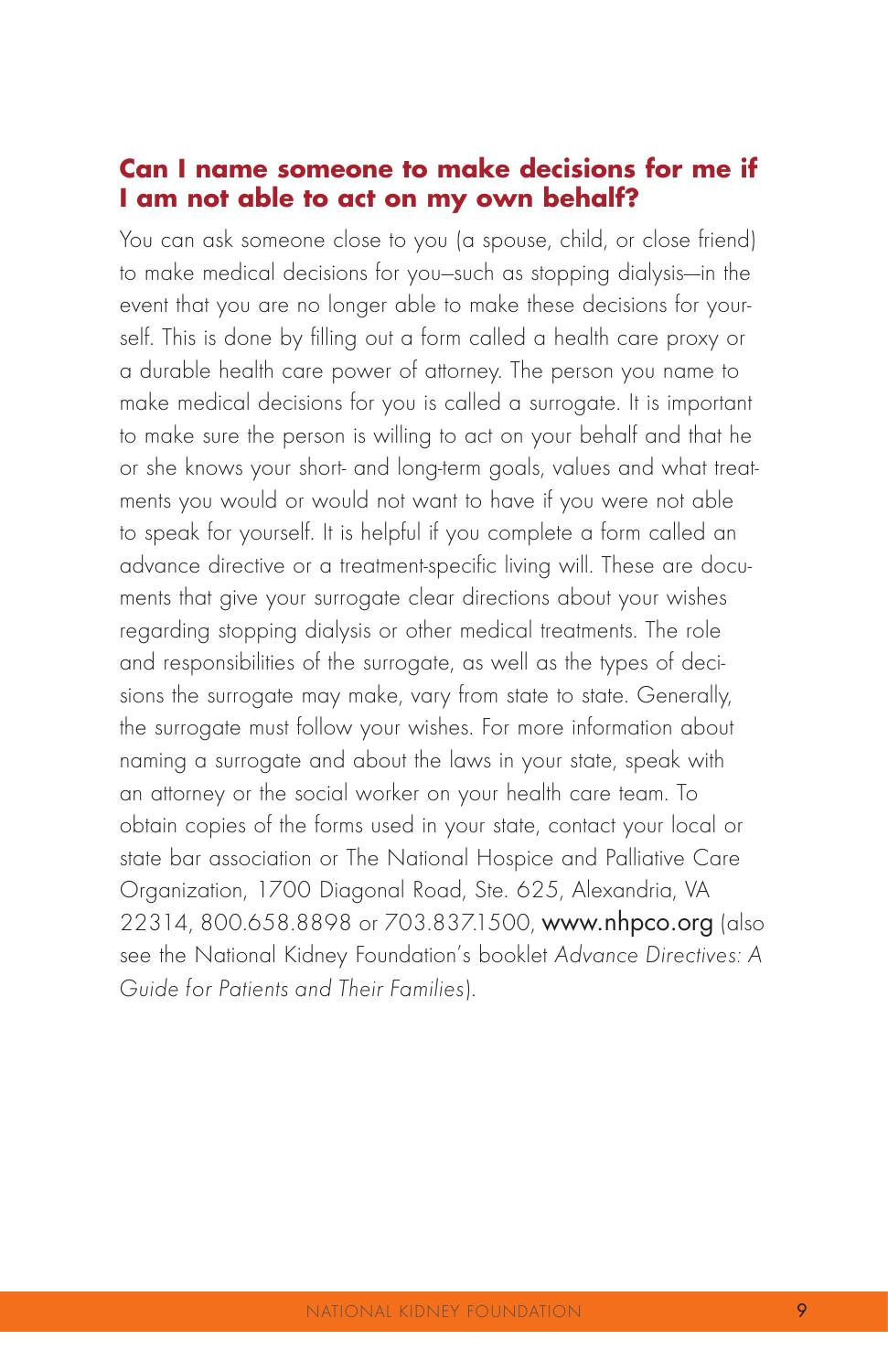## **Is there anything else I should know about stopping dialysis?**

If you decide to stop your dialysis treatment, you or your surrogate may want to make sure the following items are in order:

- Your will.
- A signed advance directive (living will, durable healthcare power of attorney or healthcare proxy) that complies with your state's laws.
- A durable power of attorney naming someone to act on your behalf in all nonmedical matters (e.g., legal, financial, banking and business matters). Your power of attorney must be "durable" in order for it to stay in effect even if you become unable to make your own decisions or if you die.
- An inventory which includes information about the location of your bank, brokerage and any other financial institutions with which you do business; any stock and bond holdings; any real estate and business records; copies of your medical and other insurance policies; and any paperwork pertaining to pension plans and other legal papers.

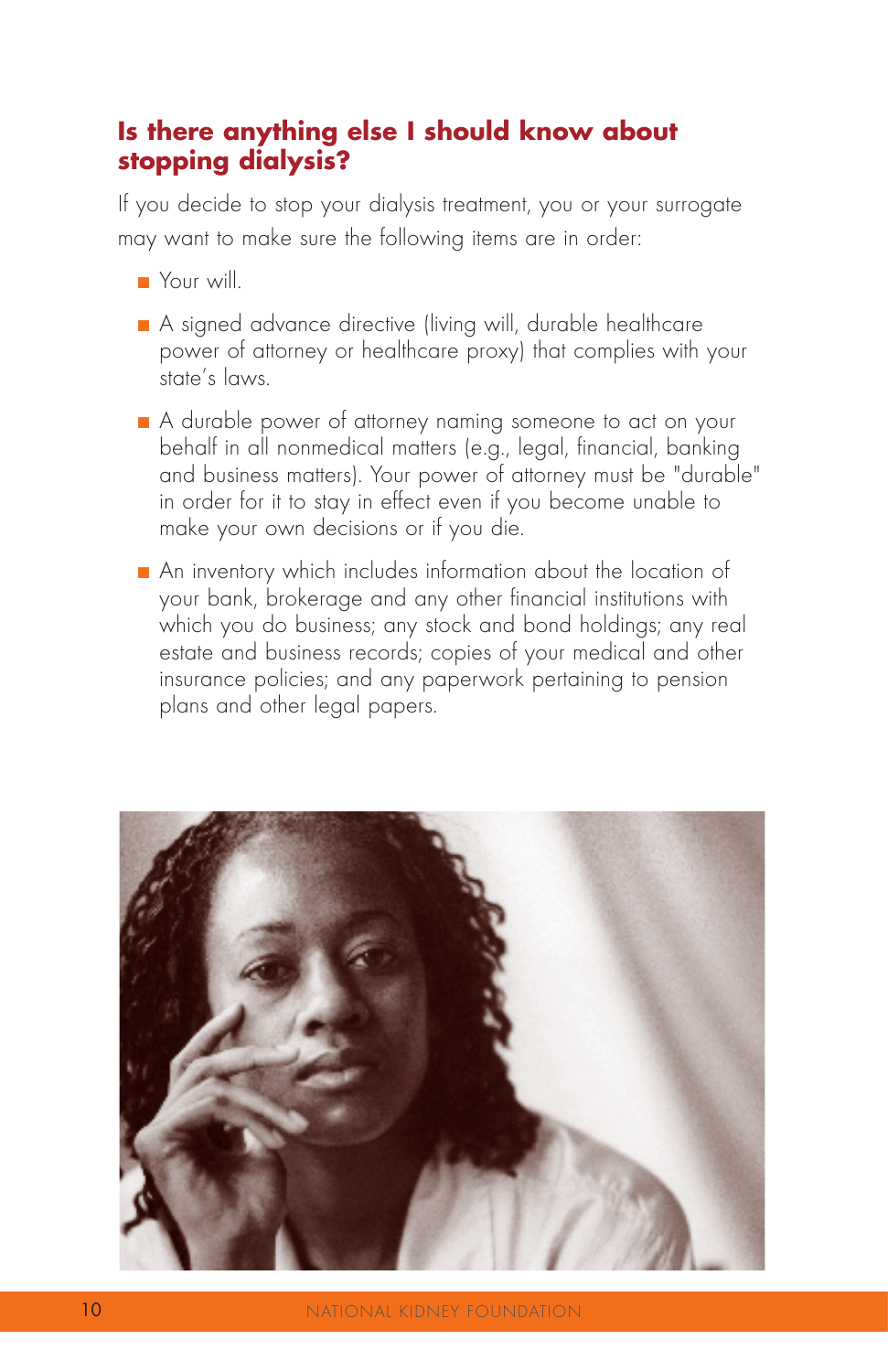- Contact information for your family, friends and other loved ones, as well as your attorney, accountant and any other business associates who should be notified of your death or who may have information that will be helpful in dealing with estate affairs.
- A statement about your preferences for funeral or memorial services, burial or cremation instructions and decisions about organ and tissue donation.
- A written statement or a video- or audio-taped message to family members and other loved ones, business associates and friends.

#### **What if I have more questions?**

You should speak to your doctor if you have more questions or concerns about medical issues. Additional information about living wills, health care proxies or durable health care powers of attorney can be obtained from your attorney, your state or local bar association, or by contacting The National Hospice and Palliative Care Organization (see page 9 for contact information).